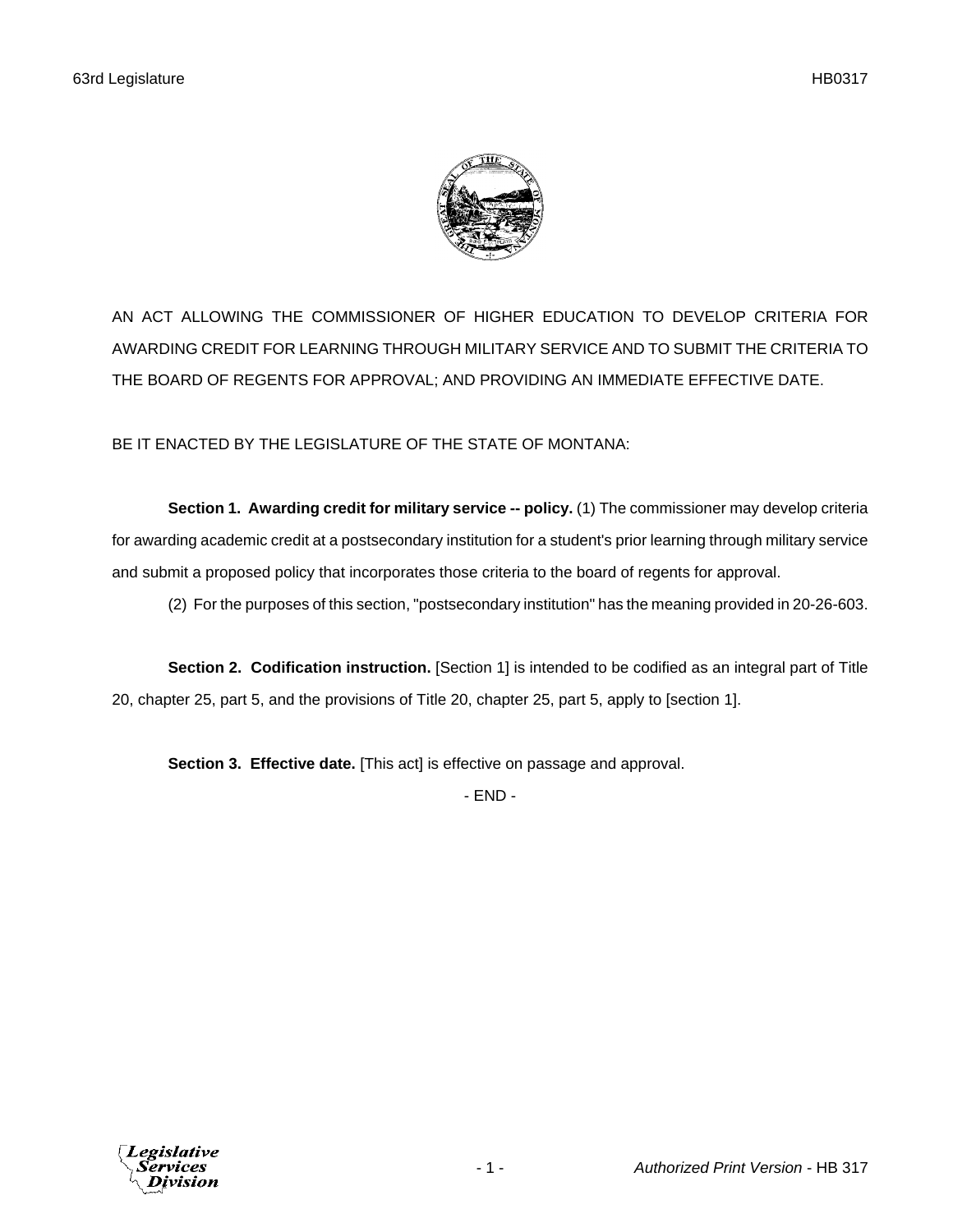HB0317

I hereby certify that the within bill, HB 0317, originated in the House.

Chief Clerk of the House

Speaker of the House

| Signed this | day     |
|-------------|---------|
| of          | , 2013. |

President of the Senate

| Signed this | dav     |
|-------------|---------|
| of          | , 2013. |